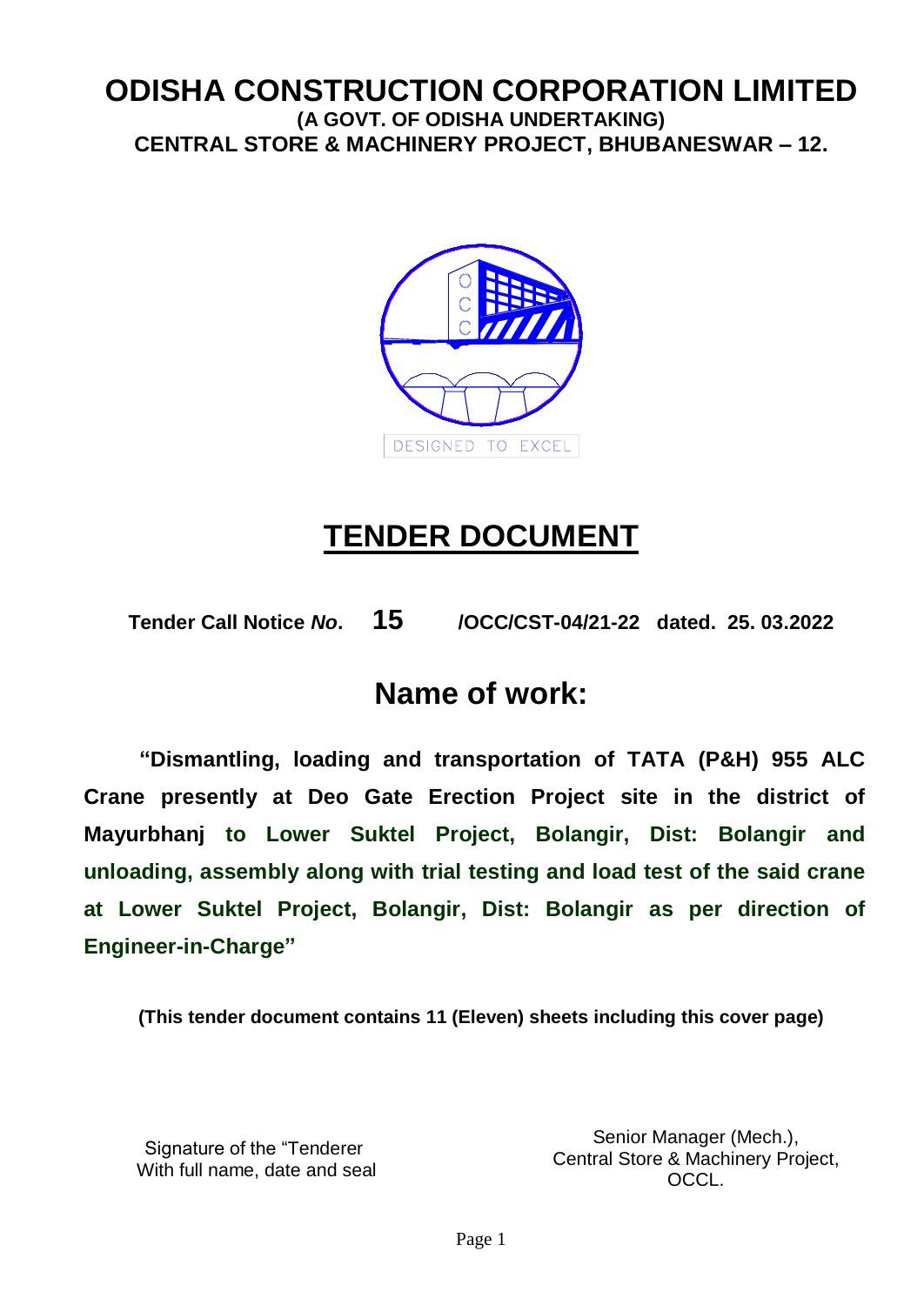#### ANNEXURE-I

#### FORMAT OF BID SECURITY DECLARATION FROM TENDERER IN LIEU OF EMD (On Tenderers Letter head)

That in the event we withdraw/ modify our bid during the period of validity or I/ We fail to execute formal contract agreement within the given timeline or I/We commit any breach of Tender Conditions/ Contract which attracts penal action and I/ We will be suspended from being eligible for bidding/ award of all future contract(s) of OCCL./ Government of Odisha for a period of three years from the date of committing such breach

#### Signature and Seal of Authorised Signatory of Tenderer

Name of Authorised Signatory ....................................

| Company |  |
|---------|--|
| Name    |  |

Signature of the "Tenderer With full name, date and seal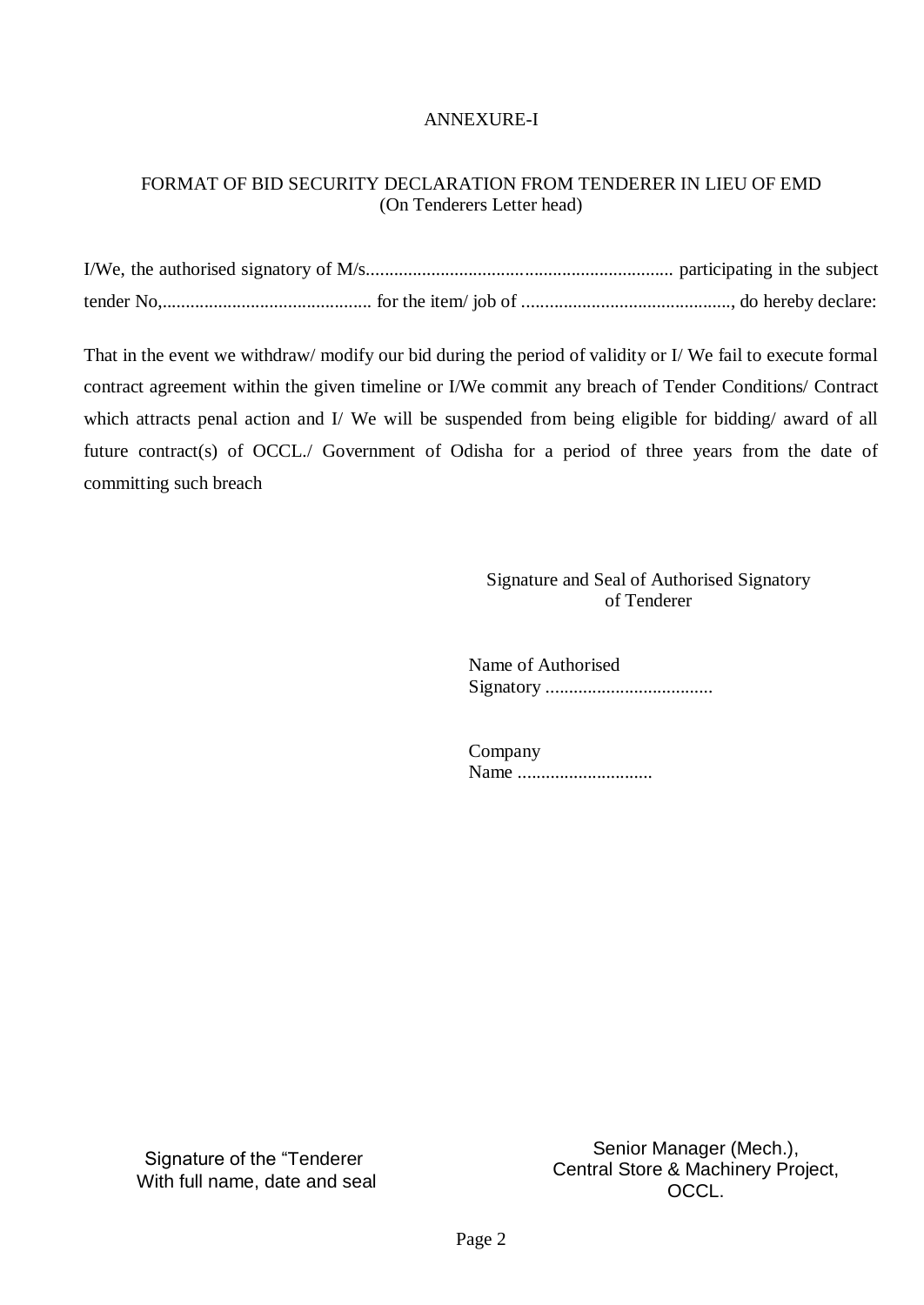### **ODISHA CONSTRUCTION CORPORATION LIMITED**

**(A GOVT. OF ODISHA UNDERTAKING)** 

**Central Store & Machinery Project, Bhubaneswar – 751012. \*\*\*\*\*\*\*\*\*\*\*\*\*\*\*\*\*\*\*\*\*\*\*\*\*\*\*\*\*\*\*\*\*\*\*\*\*\*\*\*\*\*\*\*\*\*\*\*\*\*\*\*\*\*\*\*\*\*\*\*\*\*\*\*\*\*\*\*\*\*\*\*\*\*\*\*\*\*\*\*\*\*\*\*\*\*\*\*\*\*\*\*\*\*\*\*\*\*\*\*\*\*\*\*\*\*\*\*\*\*\***

#### **TENDER CALL NOTICE NO.** *15 /OCC/CST-04/21-22 dtd. 25 .03.2022*

1. On behalf of M/s. Odisha Construction Corporation Ltd., ("OCCL"), Senior Manager (Mech.), Central Store & Machinery Project, Unit-VIII, Gopabandhu Nagar, Bhubaneswar – 751012 invites sealed tenders from reputed transporters / fleet owners having Low bed Trailer of their own for the following work.

| SI.<br>No. | Description of works                                                                                                                                                                                                                                                                                                                                                                      | Cost of tender<br>document<br>+CGST @ 9%<br>+SGST @ 9%<br>(in Rs.) |  |
|------------|-------------------------------------------------------------------------------------------------------------------------------------------------------------------------------------------------------------------------------------------------------------------------------------------------------------------------------------------------------------------------------------------|--------------------------------------------------------------------|--|
| 1.         | Dismantling, loading and transportation of TATA (P&H) 955<br>ALC Crane, presently at Deo Gate Erection Project site in the<br>district of Mayurbhanj to Lower Suktel Project, Bolangir, Dist:<br>Bolangir and unloading, assembly along with trial testing and<br>load test of the said crane at Lower Suktel Project, Bolangir,<br>Dist: Bolangir as per direction of Engineer-in-Charge | $7,080/-$                                                          |  |

- 2. The tender document may be downloaded from O.C.C. Ltd., website **[www.odishaconstruction.com.](http://www.odishaconstruction.com/) Or from Govt. of Odisha website [www.tendersodisha.gov.in](http://www.tendersodisha.gov.in/) and submitted alongwith non-refundable cost of tender document amounting to Rs6000/- + CGST @ 9% & SGST @ 9% =Rs.7,080/- in shape of** Demand Draft drawn on any Nationalized / Scheduled Bank **payable at Bhubaneswar only in favour of "Odisha Construction Corporation Ltd. - Project Account" may be deposited along with the tender. The authority shall not be responsible for missing of any page during downloading.**
- 3. The tenders must be submitted to the Senior Manager(Mech), Odisha Construction Corporation Ltd., Central Store & Machinery Project, Unit-8, Bhubaneswar-12 on before 3.00 PM on 05.04.2022.and will be opened on 05.04.22 at 4.00 PM in the presence of the tenderer, who may like to be present. If there will be a public holiday on the last date of sale of tender document and receipt & opening of the tenders as specified above, the tender document will be sold and tenders will be received & opened on the next working day at the same time and venue.

Signature of the "Tenderer With full name, date and seal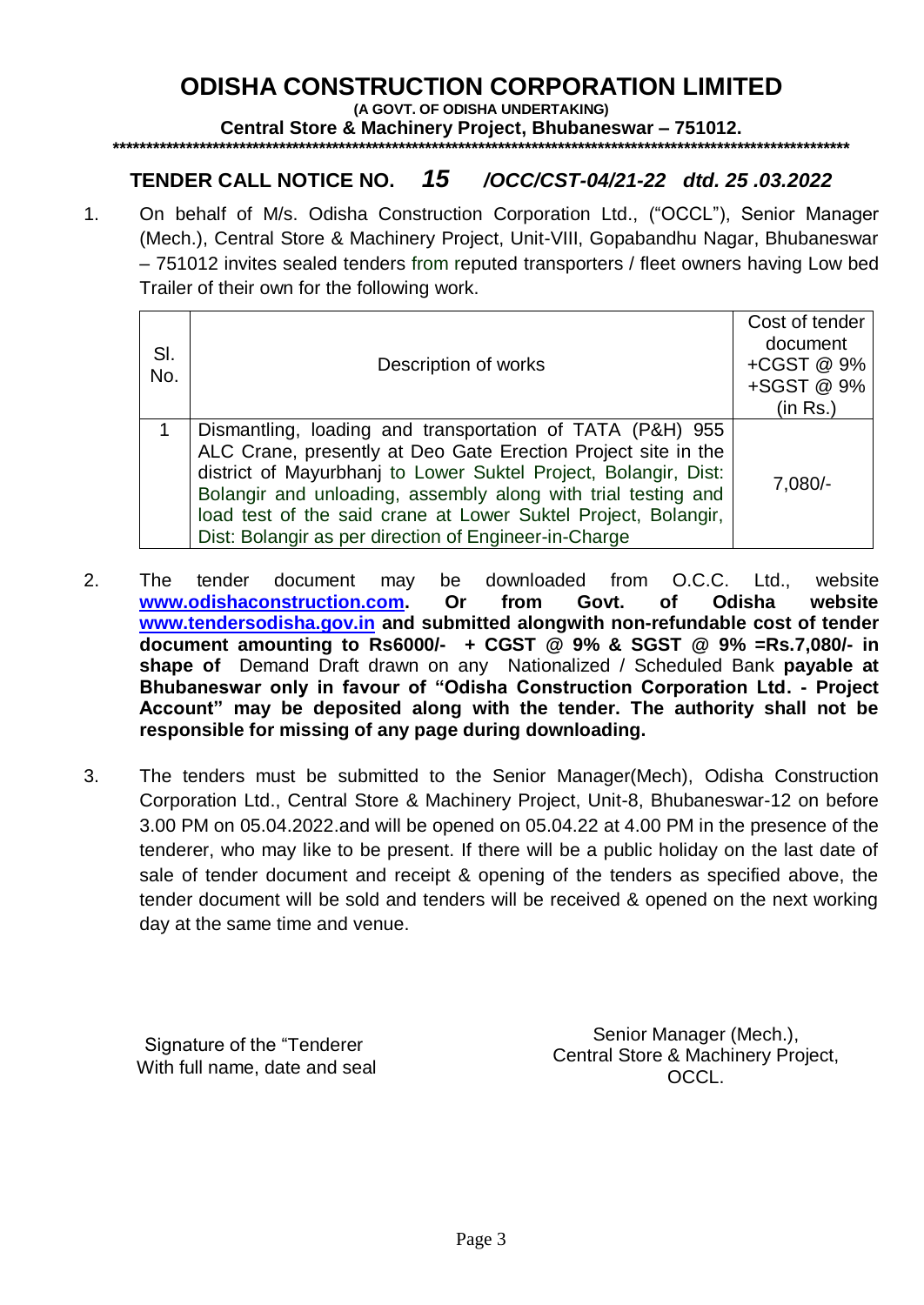#### **4. Intending tenderers are required to furnish the following along with their tenders.**

- (i) Copy of up-to-date valid GST clearance
- (ii) Copy of valid Service Tax registration issued by competent authorities.
- (iii) Copy of PAN card / GST TIN.
- (iv) Copy of document indicating residential address
- (v) Copies of documents on credentials and proofs in support of successful execution of work of similar nature and magnitude earlier.
- (vi) Undertaking in prescribed format available in the tender document.
- (vii) Complete tender document duly filled-in and signed on each page by the tenderer or his/their power of attorney holder with date, full name, designation and official seal. In case of power of attorney holder, the copy of such document should accompany with the tender.
- (viii) Copy of labour license should be enclosed if required
- (ix) Copy of R.C Book, Insurance, PUC certificate, fitness, Driving license of Driver should be submitted.
- (x) The transporter should produce the copy of Transit Insurance before shipment of the above crane to Lower Suktel spillway project, Bolangir from Deo spillway project, Karanjia
- 5. The authority reserves absolute right to accept or reject any or all tenders without assigning any reason thereof.
- 6. The intending tenderer is to quote their rates in the enclosed blank price schedule format only.
- 7. The successful tenderer shall have to execute the work as per scope of work and terms, conditions of agreement.

Signature of the "Tenderer With full name, date and seal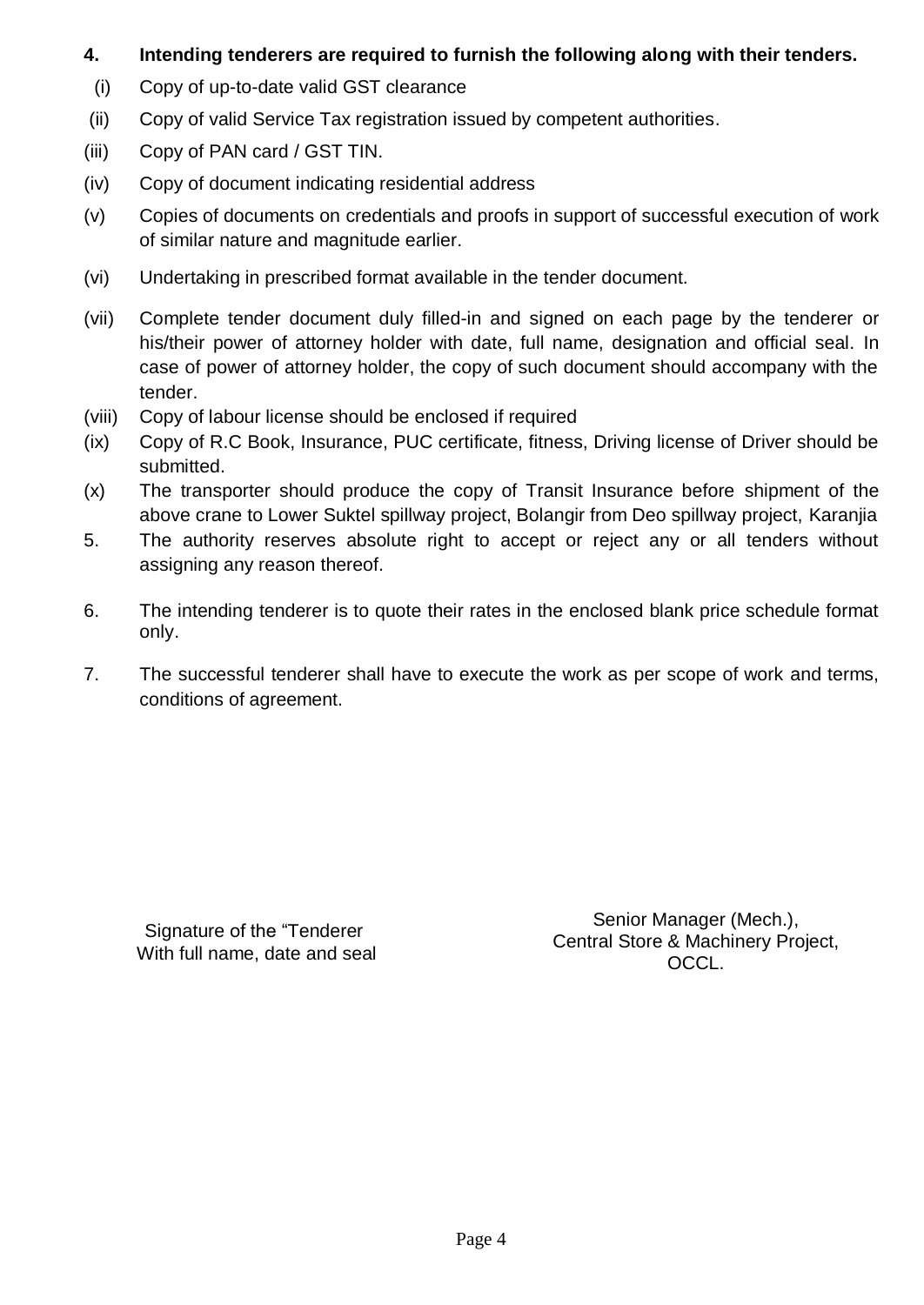### **Tender Paper Cost and document deposit particulars**

#### **DETAILS OF TENDER PAPER COST AND DOCUMENTS SUBMITTED ALONG WITH TENDER**

- 1. Tender Paper cost amounting Rs. \_\_\_\_\_\_\_\_\_\_\_\_\_(Rupees ---------------------- ---------------------------) only vide reference of Demand Draft in any nationalized bank ----------------------------------- Dated\_\_\_\_\_\_\_\_\_\_\_\_\_\_\_\_\_ issued by ------------------------------------- Bank, Ethiophysical Execution of the Branch
- 2. GST Registration Certificate
- 3. P.A.N. card
- 4. Names of relations in O.C.C. Ltd.
- 5. Any other documents.

Full signature of "Tenderer" with date and seal.

Signature of the "Tenderer With full name, date and seal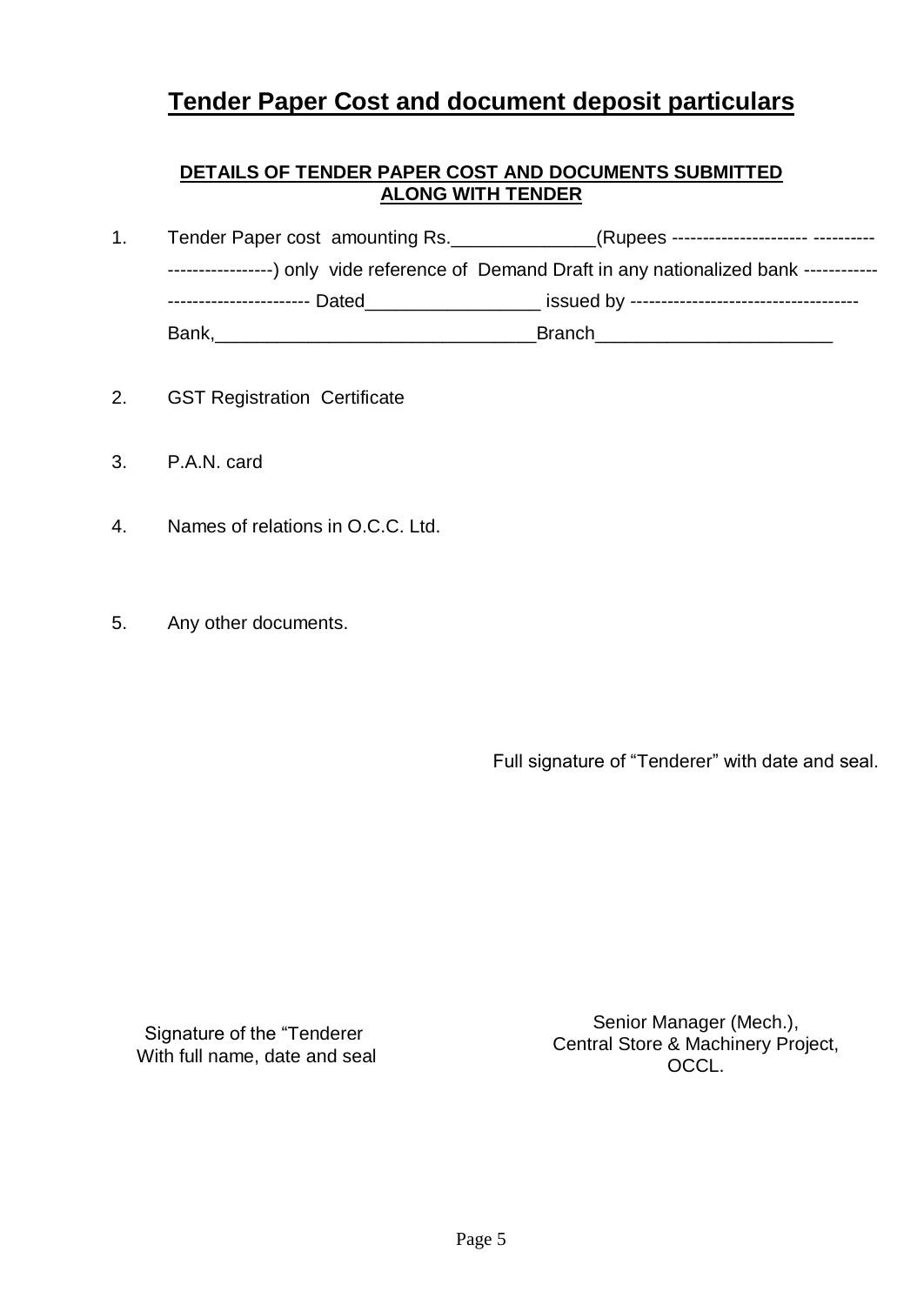### **UNDERTAKING OF TENDERER**

I / We Sri

(In case of the firm, the name of the proprietor / head of the firm along with the designation & name of firm should be mentioned)

| S/O: Sri      | Permanent resident of |        |  |
|---------------|-----------------------|--------|--|
| Vill /Street: | P.O                   | P.S:   |  |
| Via:          | Dist:                 | State: |  |
| PIN:          |                       |        |  |

declare that I/ We have thoroughly gone through the tender document and I / We know the sites of works. I / We agree to work at rates quoted by me / us or at settled rates and abide by the terms and conditions of the tender document.

> Full signature of *"*Tenderer*"* with date and seal. Present address for correspondence:

Signature of the "Tenderer With full name, date and seal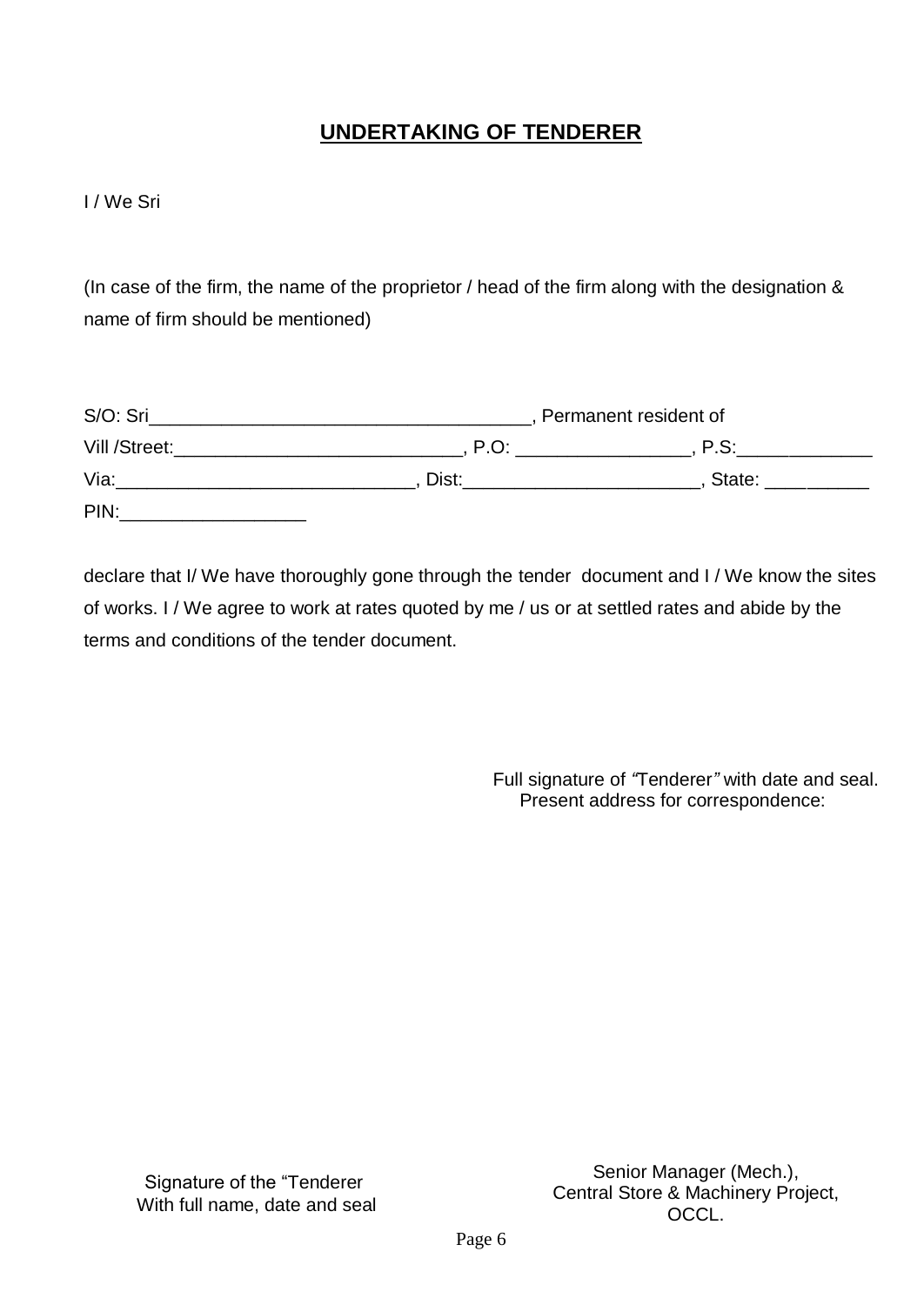## **SCOPE OF WORK AND TERMS & CONDITIONS**

- 1) The transporter has to quote for dismantling, loading and transportation of TATA(P&H) 955 ALC Crane, presently at Deo Gate Erection Project site in the district of Mayurbhanj to Lower Suktel Project, Bolangir, Dist: Bolangir and unloading, assembly along with trial testing and load test of the said crane at Spillway site of Lower Suktel Project, Bolangir, in the district of Bolangir as per direction of Engineer-in-Charge.
- 2) All arrangements for dismantling, loading, transportation, unloading and assembly along with trial testing and load test of the TATA (P&H) 955 ALC Crane with accessories shall be taken up by the transporter for which required tools, tackles, cranes, Trailers, Trucks, manpower, making ramp etc. at both ends are to be provided by the transporter for completion of the work and no extra cost will be paid by OCCL for such purpose.
- 3) **The detail analysis of rates for the subject work may be calculated & submitted along with the route chart in a separate sheet as enclosure to the TCN which is mandatory.**
- 4) The crane shall be carefully transported through low-bed trailers so that no damage / loss shall occur to the components of the crane during transportation.
- 5) The transporter may inspect the crane stationed at Deo Gate Erection Project site along with the route for transportation before quoting their rates.
- 6) The transporter has to quote the rate as per the scope of work indicated in the price schedule.
- 7) The rates quoted shall be valid for 90 (Ninety) days.
- 8) The transporter has to execute an agreement with the Corporation for execution of the work.
- 9) **All incidental charges during transportation of the crane shall be borne by the transporter in full.**
- 10) Payment: 100% payment shall be made to the firm after satisfactory completion of the work. Advance payments/ part payments cannot be made under any circumstances.
- 11) The work shall be completed within 10 (Ten) days from the date of letter of intent or work order.
- 12) Any dispute arising out of this quotation or order thereof is to be settled in proper court under the jurisdiction of Odisha High Court at Cuttack or courts under the jurisdiction of Orissa High Court at Bhubaneswar only.

Signature of the "Tenderer With full name, date and seal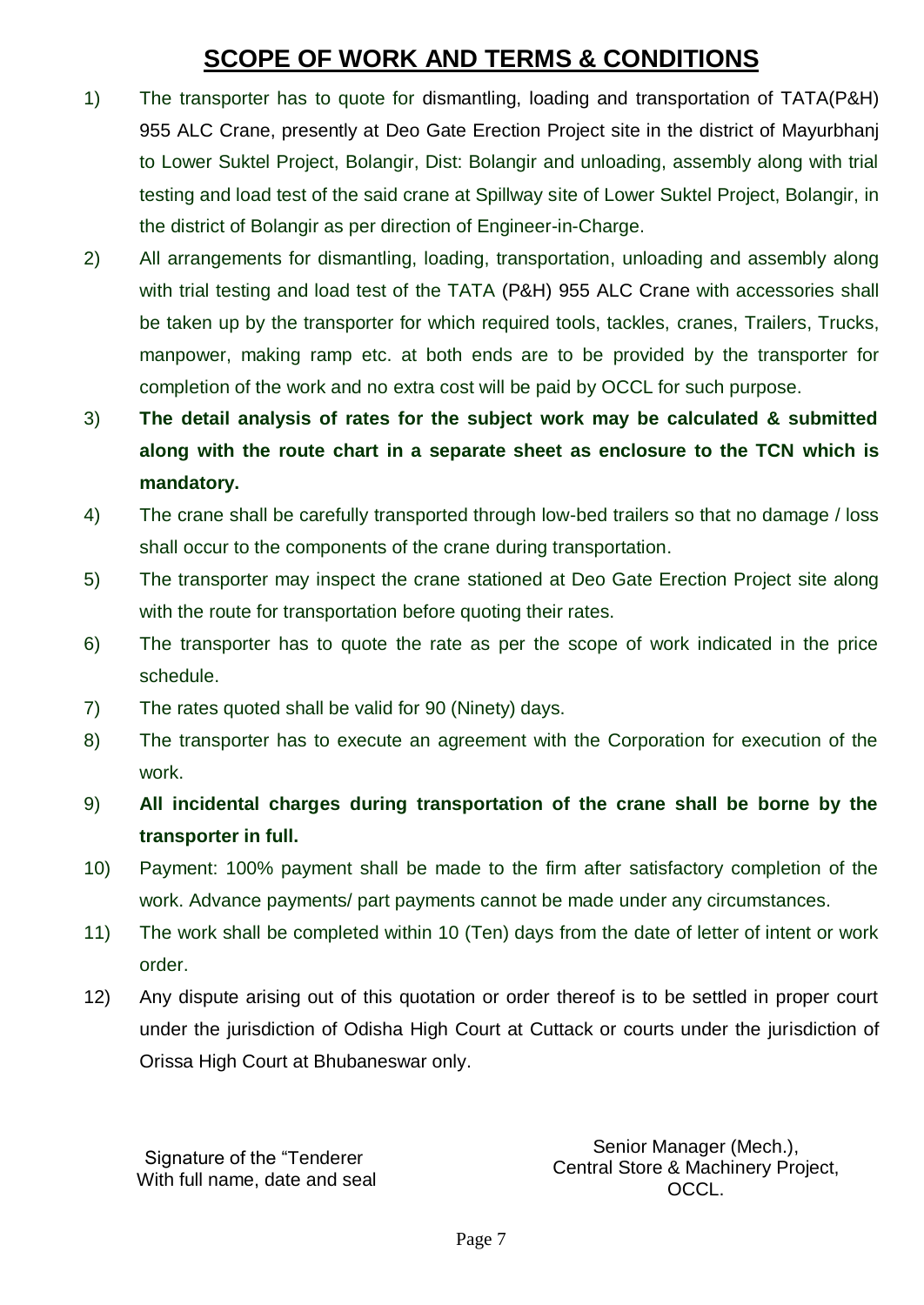### **GENERAL TERMS AND CONDITIONS**

#### 1. **DEFINITIONS**:

- i) **"CORPORATION"** means "**ODISHA CONSTRUCTION CORPORATION LTD, ("OCCL" in short)**" with registered office at Unit – VIII, Gopabandhunagar, Bhubaneswar-751012 (Odisha) represented through its Managing Director or any other officer as designated by the "Corporation" from time to time.
- ii) **"ENGINEER-IN-CHARGE"** means the qualified engineer deployed by the "Corporation" at work site for the works including the Senior Manager (Mech.), Odisha Construction Corporation Ltd., Central Store & Machinery Project, Unit-VIII, Bhubaneswar – 12 or their authorized person."
- iii) **"AGENCY**" means the person / firm / organization having relevant experience with subsequent technical person, machinery, materials etc. have been awarded by OCCL to execute the work satisfactorily as per scope indicated herein within stipulated period.

#### 2. **AGREEMENT**:

The "Agency" shall enter into an agreement with the "Engineer-in-Charge" in the format on requisite value of stamp paper prescribed for the purpose by the "Corporation" within a stipulated period to be specified by the "Engineer-in-Charge" failing which the EMD and ISD shall be forfeited. The work may be awarded in favour of some other agency at the discretion of the "Corporation".

#### 3. **CONDITIONS FOR EXECUTION OF WORK.**

The tender shall quote their rates for the work to be executed at sites inclusive of all levies, duties, transportation, transit insurance etc.

#### 4. **RATE**:

The rate quoted by the tenderer is to be indicated in Rupees, which shall be valid for the full period of execution or till completion of work whichever is later. No escalation or price variation in whatsoever form shall be entertained. The rates quoted by the "Agency" should be firm for the entire period of execution.

The "Agency" shall quote the rates to complete the works as per specifications inclusive of all transportation, handling, loading, unloading, lift, de-lift, taxes, duties, levies, incidental expenses etc. that will be applicable on the work to be executed by him. No claim in this regard in whatsoever form shall be entertained.

#### 5. **PAYMENT TERMS**:

- i) No advance, price escalation and price adjustment shall be paid for the work. The rates shall remain firm throughout the agreement period.
- ii) The Agency will bear the full cost of rectification or replacement of works required as per direction of "Engineer-in-Charge".

#### 6. **INCOME TAX, VAT/GST, OTHER TAXES, DUTIES, LEVIES ETC**. :

Income Tax at the prevailing rate from time to time will be deducted from each bill of the "Agency" and shall be deposited with Income Tax Authorities. The "Agency" shall bear GST on transportation and any other taxes, duties, royalties, levies etc. as applicable from time to time shall also be deducted.

Signature of the "Tenderer With full name, date and seal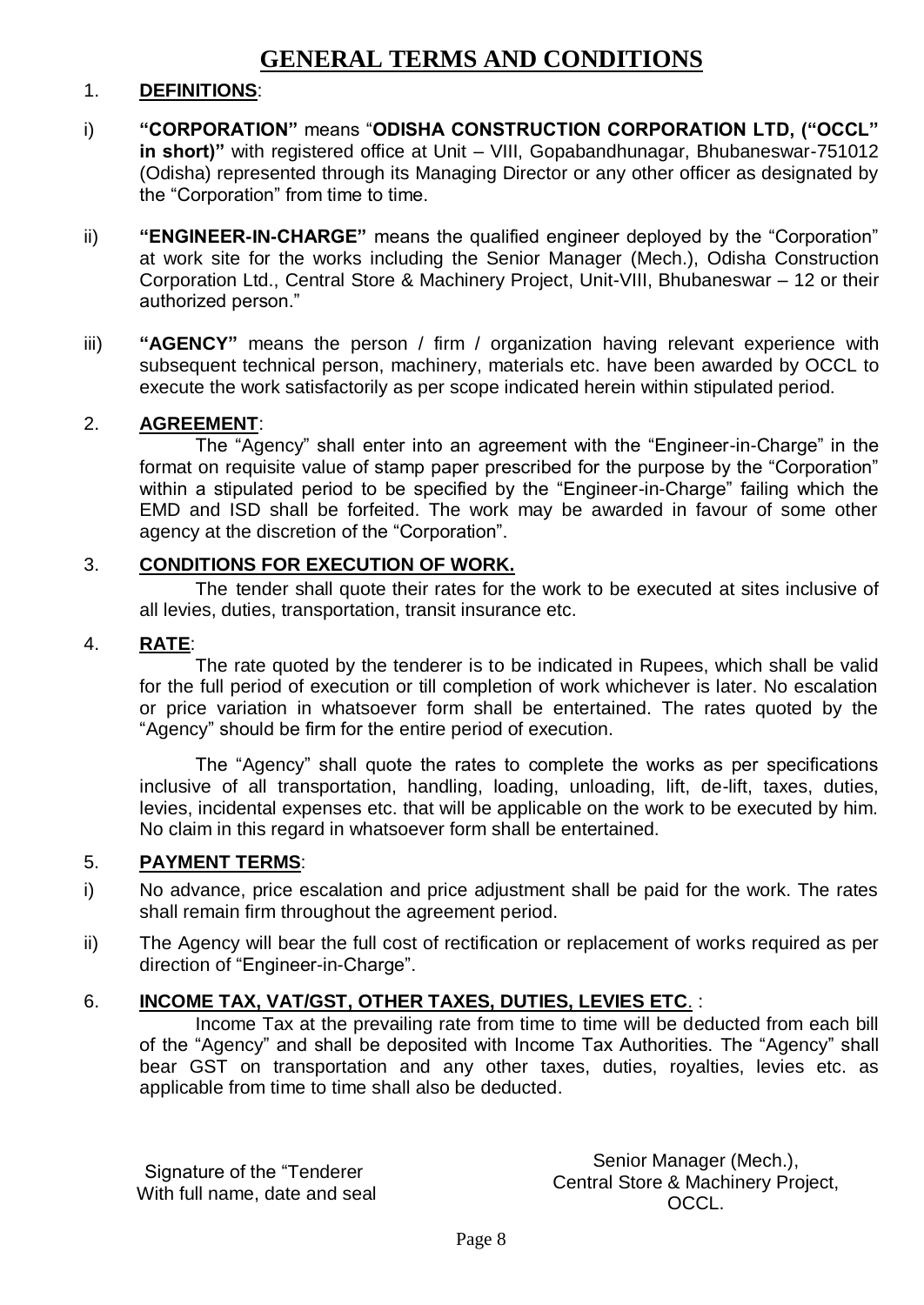#### 7 **WORKMEN COMPENSATION**:

In case of any loss due to accident arising during transportation. The "Agency" will pay compensation to his workmen / machinery. The "Agency" will be fully responsible for his workmen as per workmen's compensation Act and Labour Laws in force during entire period of execution of contract.

#### 8. **MINIMUM AGE OF WORKMEN**:

The "Agency" shall not employ any person, who is below the age of 18 (Eighteen) years or unfit for the tendered items. The "Engineer-in-Charge" shall have right to decide, whether any labour employed by the "Agency" is below the age of 18 (Eighteen) years or unfit and refuse to allow any labour, whom he decides to be below the age of 18 years or unfit for any other reason.

#### 9 **LABOUR LICENCE**:

The "Agency" has to obtain valid labour license and maintain all records at his own cost as per the conditions laid down in the labour rules in vogue and amended from time to time.

#### 10 **MINIMUM WAGES ACT**:

The "Agency" shall pay wages of each labour at the rate not less than the wages as per Minimum Wages Act in force and as may be amended from time to time. The "Engineer-in-Charge" has the right to enquire into and decide on any complaint of the labourers relating to non-payment or less payment of wages to them and his decision will be final and binding on the "Agency".

#### 11 **INSURANCE**:

The workmen insurance shall be the responsibility of the "Agency". He shall produce the records in support of workmen insurance to the "Engineer-in-Charge" for check and record. Further the machine shall be fully insured by the transporter under compressive insurance policy covering all risk against loss or damaged incidental manufacturer or acquisition, transportation, storage execution and till acceptance/handing over of the completed work. The transporter should produce copy of transit Insurance before shipment of machine.

#### 12 **IDLE LABOUR**:

"OCCL" will not be held responsible for idle labourers of the "Job-worker" for any reason, whatsoever and no claim on this account will be entertained.

#### 13 **CLAIMS AND LIABILITIES**:

All claims/liabilities etc. arising out of Explosives Act and Labour laws shall be borne by the "Agency" and he shall keep the "Corporation" indemnified against them and also in case of injuries or death of labourer(s) resulting from accidents during the execution of the work.

#### 14 **SAFETY**:

The "Agency" should abide by the safety laws and rules of statutory bodies, "Corporation" and owner as per direction of "Engineer-in-Charge" and Safety Officers inspecting from time to time.

#### 15 **WATCH AND WARD**:

The "Agency" shall arrange watch and ward and safety of his materials, vehicles, equipments, etc. at the sites at his own cost. No accommodation will be provided by OCCL. The Agency has to arrange accommodation for their working staff during execution of work as well as proper shed for storage of materials with safety precautions.

Page 9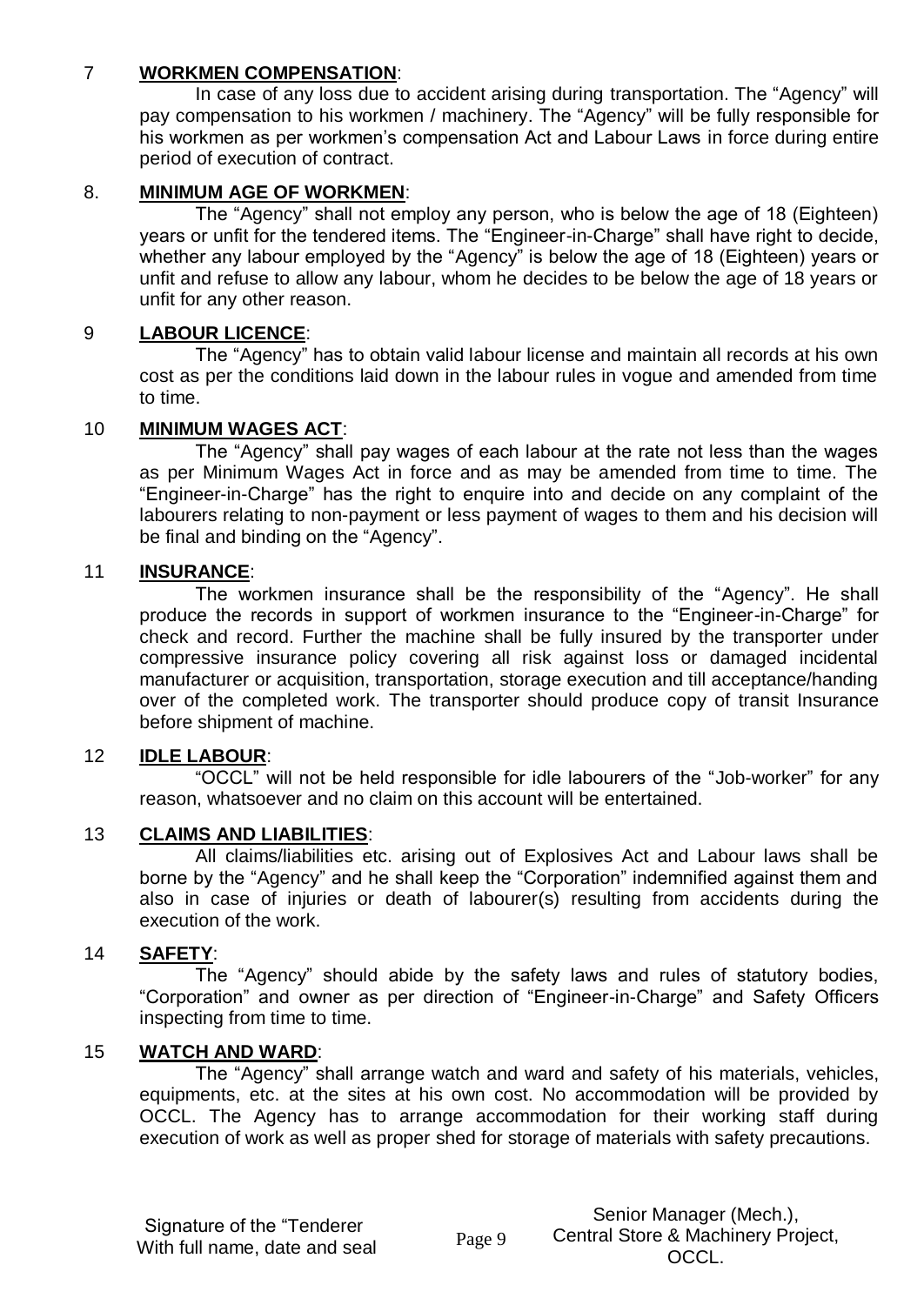#### 16 **BREACH OF CONTRACT**:

The dues of the "Corporation" including due of labourers / workmen and other statutory payable liabilities, payable by the "Corporation" as principal employer shall be cleared by the "Agency". The decision of the "Engineer-in-Charge" in this regard shall be final and binding on the "Agency". The amount remaining if any, as outstanding against the "Agency" will be recovered from the bill. If necessary, legal action may be taken for recovery of the dues of the "Corporation" including labour and statutory dues to be cleared by the "Corporation" as principal employer and "OCCL" reserves the right to recover the payable amount from the "Agency" from works done by his under any other organization or from his properties.

#### 17 **RIGHT OF THE "CORPORATION**":

The "Corporation" reserves the right to cancel a particular tender call or all tender calls without assigning any reason thereof. The offer of any tenderer or all may be cancelled without assigning any reason thereof.

#### 18 **FORCE MEASURE**:

Neither party shall be liable to the other for any loss or damage occasioned by or arising out of acts of God such as unprecedented flood, volcanic eruption, earthquake or other convulsion of nature and other acts such as but not restricted to invasion, the act of foreign countries, hostilities, or war-like operations before or after declaration of war, rebellion, military or usurped power which prevent performance of the contract and which could not be foreseen or avoided by a prudent person.

#### 19 **JURISDICTION**:

For all liabilities created under the various contractual obligations/impositions under this agreement, the "Agency" undertakes not to raise any dispute or litigations in connection there with and shall make all endeavors to resolve all disputes amicably through conciliation and in all such cases, the decision of the Managing Director, "OCCL" shall be final and binding on the "Corporation" as well as on the "Agency" failing which all such disputes arising out of the agreement shall be subiect to jurisdiction of Hon'ble High Court of Orissa at Cuttack and their sub-ordinate Courts at Bhubaneswar only. Both the parties agree by mutual consent that any dispute relating to this agreement is barred from arbitration.

Signature of the "Tenderer With full name, date and seal